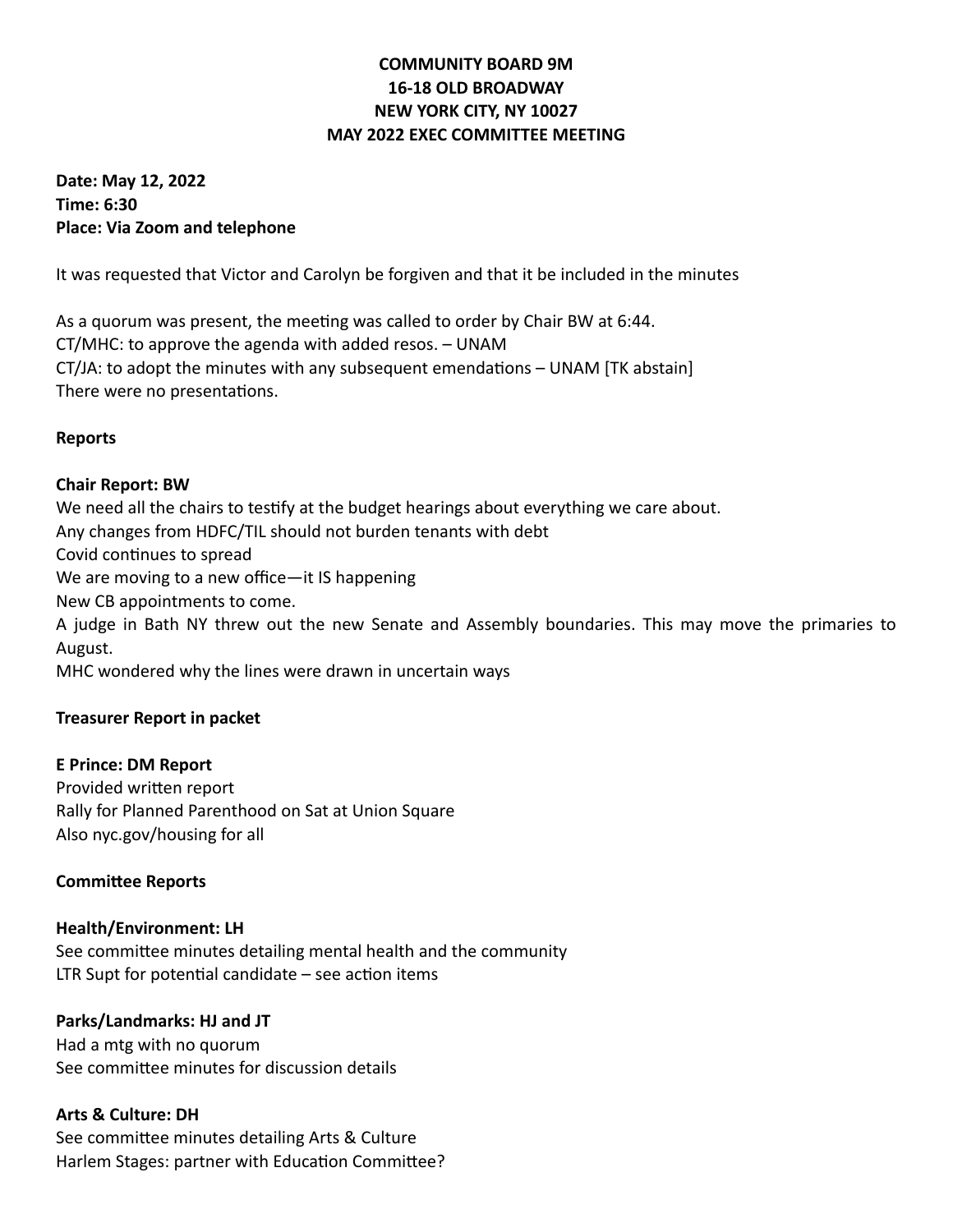Michael Palma, CB9 member, Director West Harlem Arts Alliance, palmamir@gmail.com

Michael Unthank, Director West Harlem Arts Alliance, [mkunthank@gmail.com](mailto:mkunthank@gmail.com)

Continuity, non-profit status; Organization is now non-profit status 501-C3. They are establishing their threeyear programming objectives; V. Benitez, M. Unthank, and himself have assembled a list of potential board directors and in the next week send out the invitation letters to the list of people

—Need to discuss about web-site, what are rules in new digital world?

—Talk with them about India artists to get info out to them on every level

—NOMA, please visit website nova.nyc.org; 6/1 6-8:30pm Annual Uptown Arts Stroll; several arts contests;

—Women in Arts exhibition 176th St

Dale Dobson, Maysles Documentary Center, 917-856-6473, [dale@maysles.org](mailto:dale@maysles.org)

—Documentary workshops, classes; film screenings; help with digitizing, get people involved so memories can be digitized

—6/14 Children's Arts Festival

—New Biz: Harlem Arts Festival; Gabe Morales, Liz, 8/3-21

# **Unif Svs/Transportation: CT and PWJ**

See committee minutes detailing US&T

**CT** Address parking on 146th St., blocking and parking in bus stop

# **Economic Development: JA and MD**

See committee minutes detailing Econ Dev

**MD** Historic Recognition

—No bathroom at Piers. Used to go to Fairway, now Parks needs to step up

—Tasty Bread Building—support Econ dev?

—Restaurant between 125th & Tieman Place blocking Broadway with outdoor dining

# **Youth, Education/Libraries: SW and DMB**

See committee minutes detailing YE&L

**SW** CB9 Partner with Riverbank State Park 1st Empowerment Fair: Internships, schools, jobs

—Students and young adults attended. Had good group young students, meeting very full

- —Techrow fund
- —Harlem Swing Dance—preserving Lindy Hop

—Barnard STEAM, program cohorts of teachers K-8; Funds + Support

—leave to teacher to use funds, teachers followed for 3 months also summer prog; ID trees, find species and age; how to improve Morningside Park? One student suggested glow-in-the-dark stairs

—Suggestions: because no rules how measure success? How about programming on Columbia Campus? **DMB** teachers given \$5K for supplies and \$1K stipend. Paid voluntary training; do not have requirements for report back; 1st year, going into 2nd year

# **Senior Issues: AF**

See committee minutes detailing SI

**AF** 5/3 meeting no quorum for 45 minutes into meeting

—Dances for Variable Population, info how to contact<https://www.dvpnyc.org>

Naomi Goldberg Hass—schedule, in-person classes/meetings are back

—Officer 30th Precinct presentation on Senior crime. Often by phone or internet; stories scary, people getting gift cards to ask for personal & financial info; overview of what's on the Internet, what not to open or click on; No gov't institution will contact you by phone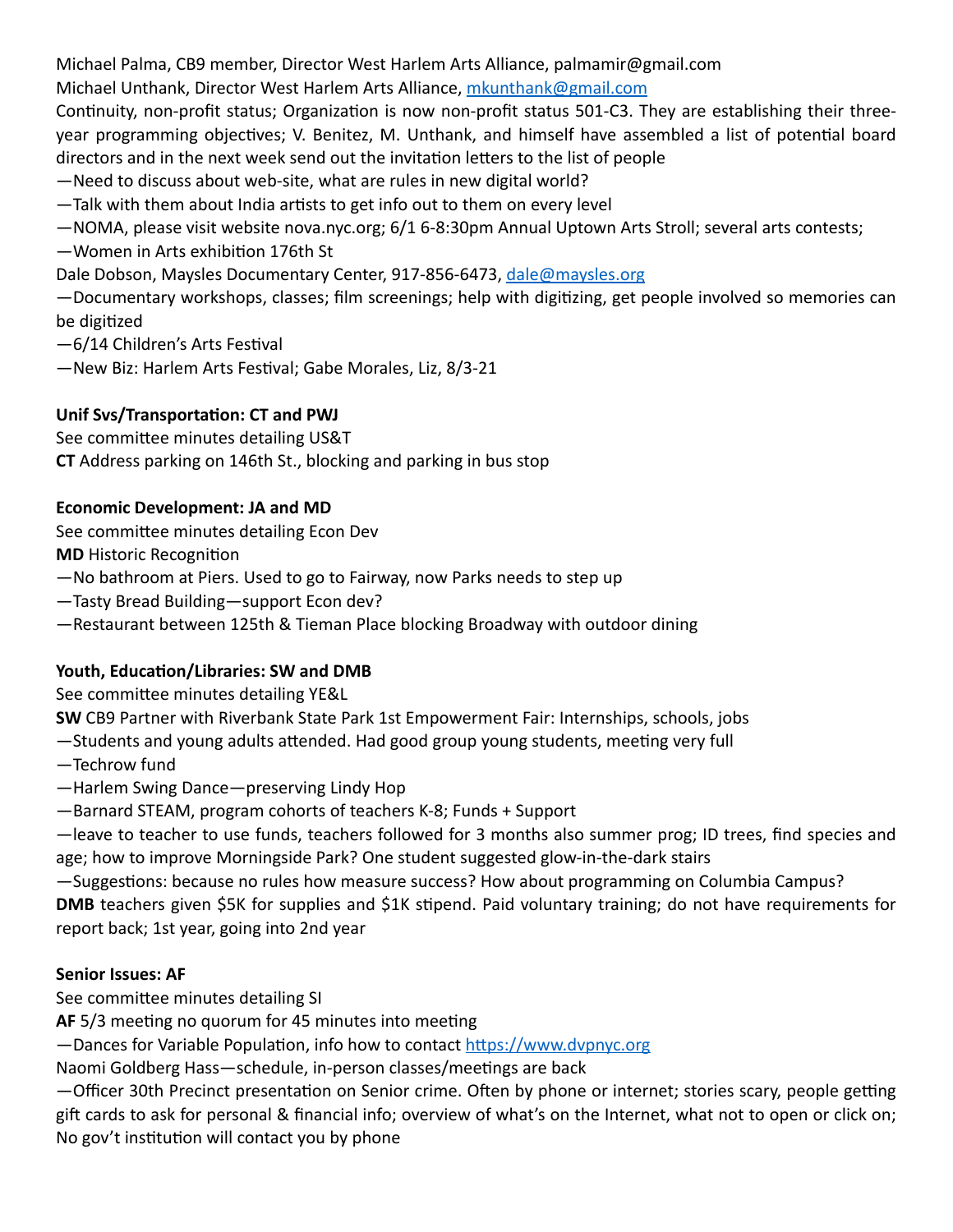—Prof. Marie Carmel Garcon, Assist Prof of Nursing at CUMC; Homebound Care, help seniors who not mobile enough to visit doctor, running out of funds, bootstrapped program because of on-going need

## **Housing: SM & LW**

See committee minutes detailing Arts & Culture

**LW** chaired 5/10, **SM** work travel

**BW** St. Luke's Church 141st St & Convent Ave, potential buyer diocese needs to approve; possible ed institution or school

—Brianna Stucky(?) & Veronica planning Redlining Then and Now walking tour of W Harlem and Panel. Ask CB9 attendance [bturkey8@gmail.com](mailto:bturkey8@gmail.com) (?)

— Other issues, Grant House reports

—Approach WHDC low interest loans for capital repairs HDFCs

## **Cannabis Task Force: MHC**

See committee minutes detailing CTF

**MHC** 4/28 meeting

—Discuss updates re: pending Cannabis legalization, many events! MAF, MHC & DH attended

—Working on formalizing response to 35 pages of Cannabis of Office Management rules

—Quite a few legacy operators to share their experience, important so we can be better situated and strategize in response

—Issues include: Ownership requirements; Affordability of licenses; Access to capital; Concerns of safety

—Need some type of public forum so they are aware especially legacies; need to be mindful how we get this info out

—How we support and help people with this opportunity?

—Columbia came in April, and City College

—Need to hear from multiple perspectives so we can be in good position to respond; things are rolling out and dropping any moment we have to be prepared

—Maybe move to Sat meeting in June

**DH—**Medgar Evers asked me to moderate panel, showcase ed program for Cannabis, vendors, forums, all day

—Program in jeopardy 3rd admin has different vision, not allow access to \$

**MHC**—Same day as April memorial, 4/30

**BW**—Memorial for April, lovely services, beautiful weather, many people came, Sylvia Tyler

**PWJ**—Was good to see officials, MBP Levine, Rep Espaillat, fitting tribute to amazing woman

## **Strategic Planning Committee: VE**

See committee minutes detailing SPC

**VE—**met in March, sent questions to Zead, received answers

—Q: In-kind what allotted? A: \$20M allotted, \$18M remains

—Columbia charges for many things, asked for list of charges for venues, and added security, techs, OT, etc.

—new Community Alexis Walters (?)

—Q: Affordable Housing Fund? A: \$10M left in AHF, \$2M lent to dev on 124th St for foundation of building

—Q: Grants Project? A: \$13M left to community grants; 83 organizations

—Other questions referred to Columbia

—Q: SYEP and Senior Programs? No answer yet except: trying to allow many to participate

—ARISE: no notification that those programs not available

—Ask DYCD explain why slots in CB9 132 and others far more

**MD** Soul Saving Station w/124th St after 6/25

—Gun buy back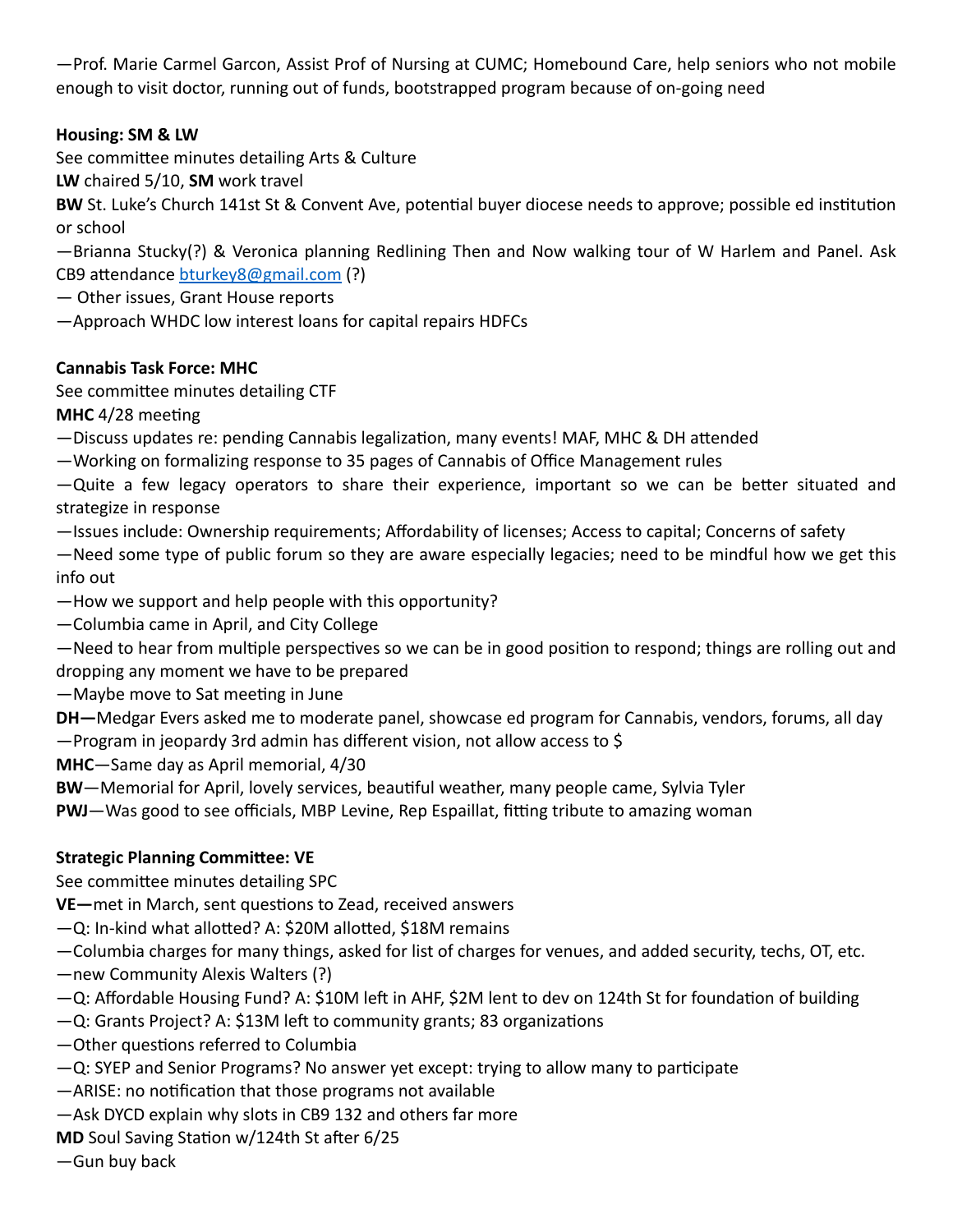**PWJ**—WHDC Board meeting on Wed. Amazing meeting, many on Committee attended

### **Action Items**

For exact wording of the resos, see attachments

### **Reso re:** Open Meetings Law regulations

**BW**—draft out with attendance requirements; what/how virtual attendance "extraordinary" including caregiving & medical vulnerability to covid; reasons for virtual attendance to be recorded in minutes; **MBP** office—cameras on continually; if further disaster, then virtual meeting; How much public notice for meeting? **EP**—7-10 business days; **BW** best to dot I's before 6/8; still figuring this out; default is in-person; chairs of committees make sure people are there for quorum

**LQH** moved; **VE** seconded; **PWJ** that they be passed by Unam consent to bring to full Board UNAM

**Reso re:** DF RBSP Community Gardeners **HJ** provided history **AF, MD, BW DH,** etc. contributed to discussion concerning proper procedure and community involvement Not Passed 1-13

**Reso re:** Proposed Cannabis Regulations **MHC** provided history **DH, CT, VE,** etc. contributed to discussion concerning proper procedure and community involvement **DH** unam? consent to bring to full Board UNAM

**LOS re:** Dr. Menaka Abeyewardene/City Prime Health **LQH** provided history **DH, CT, VE, IP, BW, HJ** etc. contributed to discussion concerning proper procedure **MHC** unam? CT object UNAM Passed 11-0-2

**LOS re:** 472 W 145th Street Proposed Railings and Gates **HJ** provided history **AF, MD, BW DH,** etc. contributed to discussion concerning proper procedure and community involvement Not Passed 1-13

### **Renewal of the Liquor License Application(s):**

Greenwood Lake Group LLC, d/b/a At The Wallace, 3612 Broadway, NYC 10031; AC Weirton LLC, d/b/a Uptown Bourbon, 3631 Broadway, NYC 10031 Given the lack of opposition from the 26 and 30th Precincts **MHC** that they be passed by Unam consent to bring to full Board UNAM

### **New Liquor License Application(s):**

Solo Nosotros LLC, d/b/a Billiards Juice Bar & Café 9.9, 3420-3428 Broadway, Store 1&2, NYC 10031; Presto Fresh Mexican Grill Corp, 429 West 125th Street, NYC 10027; Dado's Pizza LLC, 341 St. Nicholas Avenue, NYC 10027; Given the lack of opposition from the 26 and 30th Precincts

**DH** that it be passed by Unam consent to bring to full Board UNAM with HJ abstaining